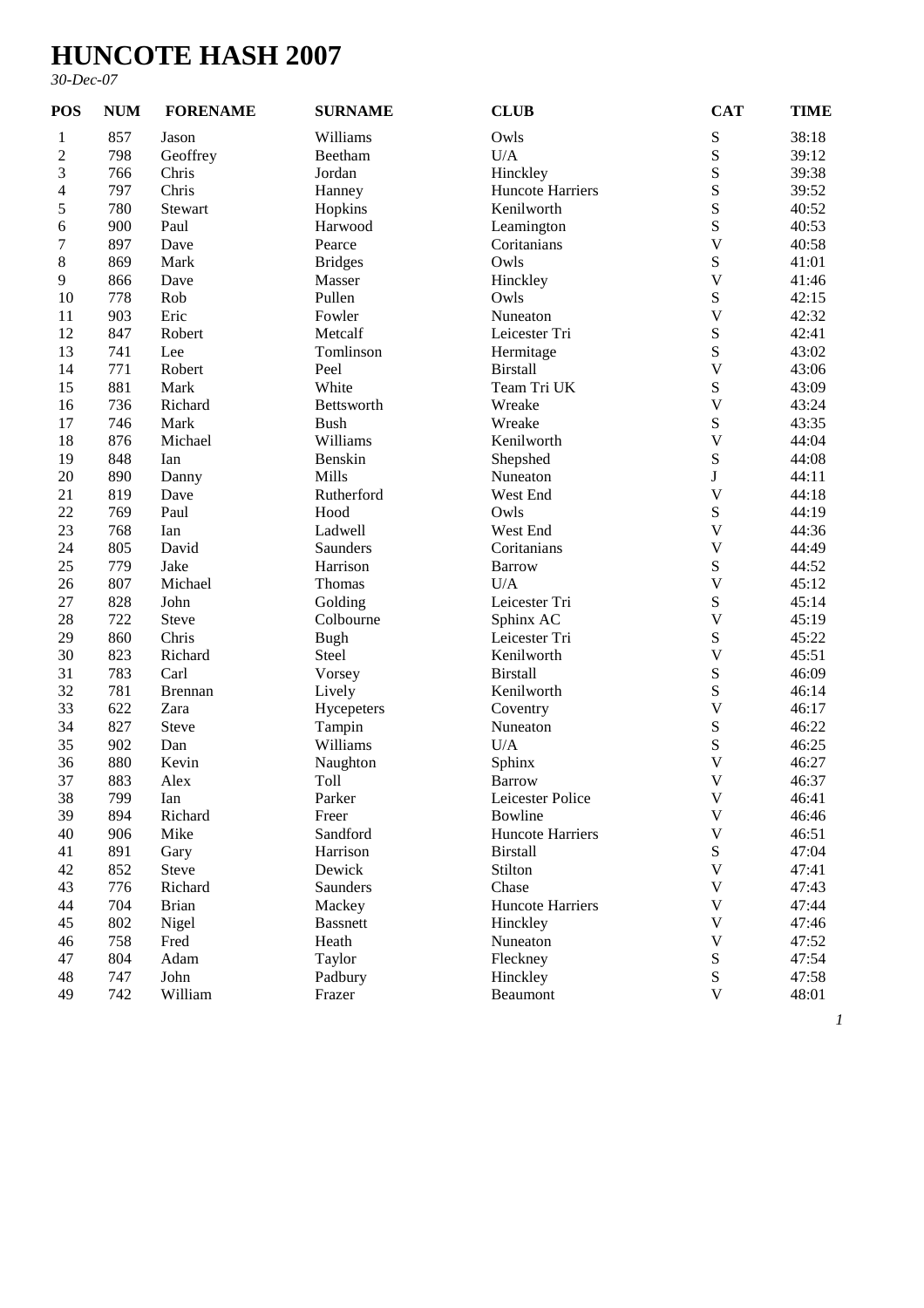| <b>POS</b> | <b>NUM</b> | <b>FORENAME</b> | <b>SURNAME</b> | <b>CLUB</b>              | <b>CAT</b>                | <b>TIME</b> |
|------------|------------|-----------------|----------------|--------------------------|---------------------------|-------------|
| 50         | 820        | Aran            | Gibbs          | U/A                      | ${\bf S}$                 | 48:06       |
| 51         | 879        | Matthew         | Andrews        | Peel R R                 | ${\bf S}$                 | 48:18       |
| 52         | 724        | David           | Kind           | Hermitage Harriers       | $\mathbf S$               | 48:21       |
| 53         | 706        | Hugh            | Delargy        | Harborough               | $\mathbf V$               | 48:33       |
| 54         | 750        | Dennis          | Thompson       | West End                 | $\overline{\mathsf{V}}$   | 48:41       |
| 55         | 808        | Nicholas        | Coles          | U/A                      | $\mathbf S$               | 48:42       |
| 56         | 818        | Alan            | <b>Stubbs</b>  | Beaumont                 | $\mathbf V$               | 48:44       |
| 57         | 792        | Michael         | Jelley         | Wreake                   | $\mathbf V$               | 48:48       |
| 58         | 759        | Stephen         | White          | Nuneaton                 | $\mathbf V$               | 48:52       |
| 59         | 889        | <b>Nick</b>     | Wilson         | Nuneaton                 | $\mathbf V$               | 48:57       |
| 60         | 865        | Graham          | Patton         | Sphinx                   | $\overline{\mathsf{V}}$   | 49:01       |
| 61         | 731        | Shane           | Edge           | Harborough               | $\mathbf V$               | 49:04       |
| 62         | 723        | Shawn           | Wilebore       | Hinckley                 | $\mathbf V$               | 49:09       |
| 63         | 874        | Mark            | Jelley         | Wreake                   | $\mathbf V$               | 49:18       |
| 64         | 854        | John            | Ladd           | <b>Birstall</b>          | $\mathbf V$               | 49:32       |
| 65         | 716        | Neil            | <b>Bailey</b>  | Hinckley                 | $\mathbf V$               | 49:33       |
| 66         | 730        | Tony            | Siddon         | <b>Huncote Harriers</b>  | $\mathbf V$               | 49:37       |
| 67         | 713        | Steve           | Sayers         | <b>Beaumont RC</b>       | $\mathbf V$               | 49:46       |
| 68         | 708        | Mark            | Perry          | Hermitage Harriers       | $\mathbf V$               | 49:57       |
| 69         | 628        | Philipa         | Glover         | Wreake                   | $\mathbf V$               | 50:18       |
| 70         | 868        | <b>Steve</b>    | Hatcher        | Hinckley                 | $\mathbf V$               | 50:28       |
| 71         | 709        | Gareth          | Chivers        | U/A                      | $\mathbf S$               | 50:29       |
| 72         | 803        | Tribouilley     | Herue          | West End                 | ${\bf S}$                 | 50:30       |
| 73         | 870        |                 |                | <b>Birstall</b>          | $\mathbf V$               | 50:35       |
| 74         |            | Tom<br>Dale     | Burbidge       |                          | $\mathbf V$               |             |
|            | 707        |                 | Jenkins        | Roadhoggs                | $\mathbf V$               | 50:48       |
| 75         | 599        | Michael         | Gilding        | <b>Westend Runners</b>   |                           | 50:53       |
| 76         | 752        | Les             | Chesterton     | Owls                     | $\mathbf V$               | 50:55       |
| 77         | 743        | Andy            | Steel          | Wreake                   | $\mathbf V$               | 50:58       |
| 78         | 705        | Charles         | Chadwick       | <b>Nuneaton Harriers</b> | $\mathbf V$               | 51:00       |
| 79         | 712        | Darron          | Handley        | Sphynx AC                | $\ensuremath{\mathbf{V}}$ | 51:02       |
| 80         | 796        | Michael         | Godrich        | Leicester Coritanians    | $\mathbf S$               | 51:03       |
| 81         | 878        | Duncan          | Vincent        | Shepshed                 | $\mathbf V$               | 51:09       |
| 82         | 790        | Jake            | Smith          | Shepshed                 | $\mathbf V$               | 51:12       |
| 83         | 763        | <b>Steve</b>    | Cort           | Sphinx                   | $\mathbf V$               | 51:15       |
| 84         | 767        | James           | Laurie         | <b>Silson Joggers</b>    | ${\bf S}$                 | 51:16       |
| 85         | 772        | Mark            | <b>Bollard</b> | <b>Birstall</b>          | $\mathbf V$               | 51:22       |
| 86         | 895        | Darren          | Newton         | Huncote Harriers         | $\overline{\mathsf{V}}$   | 51:31       |
| 87         | 849        | <b>Barry</b>    | Coleman        | Beaumont                 | $\mathbf V$               | 51:32       |
| 88         | 899        | David           | Wilmot         | Owls                     | $\mathbf V$               | 51:38       |
| 89         | 641        | Kirstie         | Deacon         | Nuneaton                 | ${\bf S}$                 | 51:39       |
| 90         | 616        | Andrea          | Sommers        | <b>Huncote Harriers</b>  | ${\bf S}$                 | 51:42       |
| 91         | 788        | Graham          | Rolfe          | Harborough               | $\mathbf V$               | 51:44       |
| 92         | 812        | Colin           | Rimmer         | <b>Birstall</b>          | $\mathbf V$               | 51:47       |
| 93         | 824        | Richard         | Linnett        | Wreake                   | $\mathbf V$               | 52:02       |
| 94         | 877        | Chris           | Lowe           | Shepshed                 | $\mathbf V$               | 52:09       |
| 95         | 809        | Ben             | Moult          | U/A                      | ${\bf S}$                 | 52:11       |
| 96         | 817        | Nick            | Cox            | Huncote Harriers         | $\mathbf V$               | 52:12       |
| 97         | 863        | Philip          | Wilson         | Sphinx                   | $\mathbf V$               | 52:15       |
| 98         | 794        | Keith           | Chambers       | Huncote Harriers         | $\mathbf V$               | 52:18       |
| 99         | 898        | Clive           | Jones          | Owls                     | $\mathbf V$               | 52:21       |
| 100        | 740        | Gary            | Birch          | Hinckley                 | $\mathbf V$               | 52:29       |
| 101        | 810        | Ian             | <b>Burbage</b> | Huncote Harriers         | V                         | 52:42       |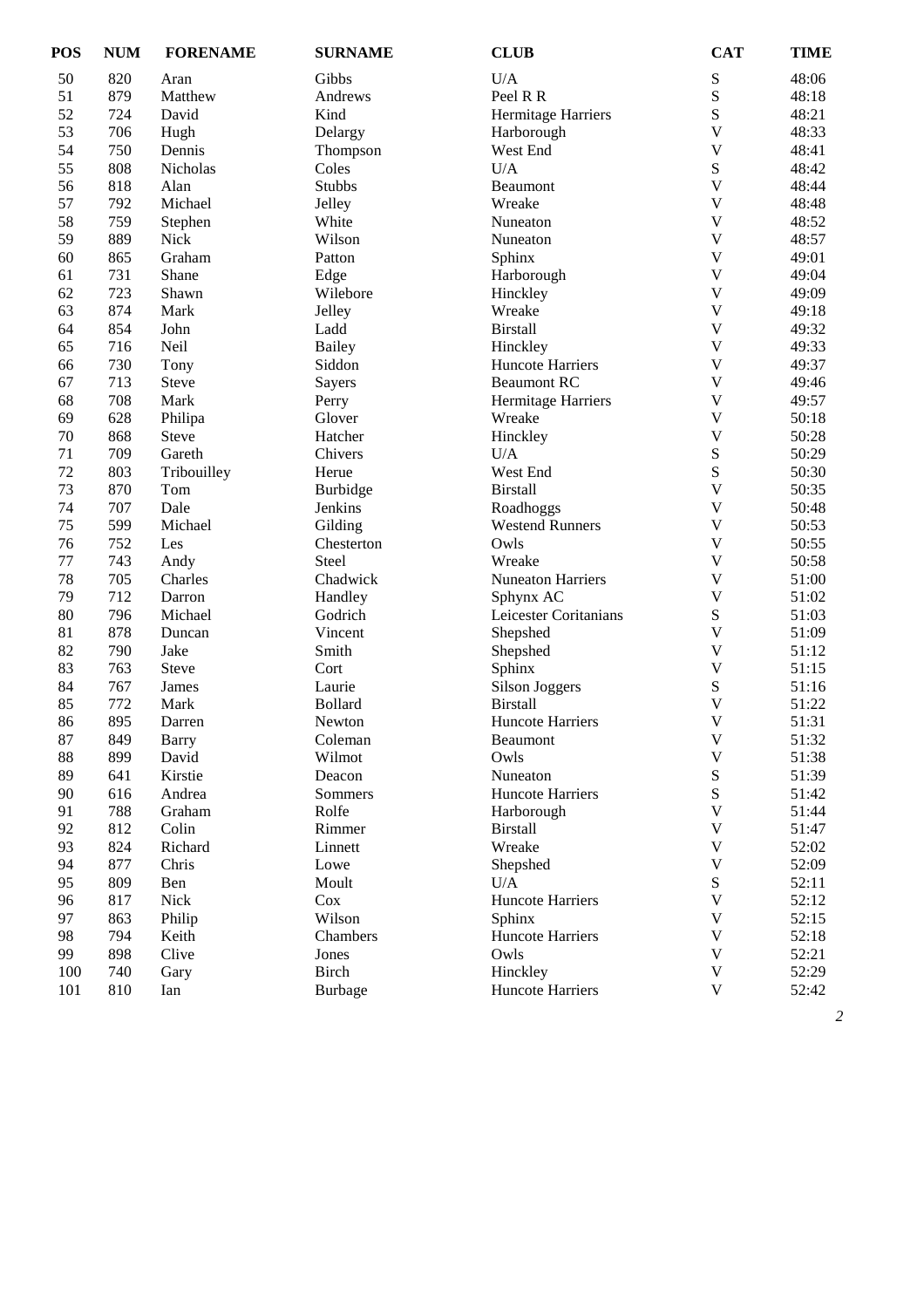| <b>POS</b> | <b>NUM</b> | <b>FORENAME</b> | <b>SURNAME</b>  | <b>CLUB</b>                      | <b>CAT</b>                | <b>TIME</b>    |
|------------|------------|-----------------|-----------------|----------------------------------|---------------------------|----------------|
| 102        | 757        | Mick            | Peters          | Coventy                          | V                         | 52:58          |
| 103        | 749        | Phil            | Lord            | Desford                          | $\mathbf V$               | 53:04          |
| 104        | 882        | Jared           | Wilson          | Nuneaton                         | $\mathbf J$               | 53:07          |
| 105        | 640        | Laura           | Davidson        | West End                         | S                         | 53:11          |
| 106        | 770        | Joe             | Boyle           | <b>Birstall</b>                  | $\overline{\mathsf{V}}$   | 53:16          |
| 107        | 801        | <b>Steve</b>    | Poole           | Hinckley                         | $\mathbf V$               | 53:18          |
| 108        | 733        | Dean            | Weston          | U/A                              | $\mathbf{V}$              | 53:23          |
| 109        | 633        | Simone          | Wilson          | Nuneaton                         | $\ensuremath{\mathbf{V}}$ | 53:25          |
| 110        | 887        | Paul            | Hannah          | Stamford                         | $\ensuremath{\mathbf{V}}$ | 53:32          |
| 111        | 627        | Katrina         | Kemp            | Leicester Tri                    | $\mathbf V$               | 53:58          |
| 112        | 859        | Peter           | Fahy            | Sphinx                           | S                         | 54:19          |
| 113        | 789        | Patrick         | Christopher     | Wreake                           | $\overline{\mathsf{V}}$   | 54:24          |
| 114        | 719        | David           | Gould           | <b>Trail Running Association</b> | $\overline{\mathsf{V}}$   | 54:29          |
| 115        | 777        | Kevan           | Naylor          | Wreake                           | $\overline{\mathsf{V}}$   | 54:41          |
| 116        | 701        | Ian             | Davies          | Sphynx AC                        | $\overline{\mathsf{V}}$   | 54:47          |
| 117        | 871        | Lee             | Elliott         | 1485                             | $\mathbf V$               | 54:51          |
| 118        | 745        | Liam            | Collins         | Leicester Tri                    | ${\bf S}$                 | 54:55          |
| 119        | 738        | John            | Stew            | Roadhoggs                        | $\mathbf V$               | 55:24          |
| 120        | 647        | Julie           | Stamford        | <b>Huncote Harriers</b>          | $\mathbf V$               | 55:28          |
| 121        | 603        | Kate            | Ruffell         | Huncote Harriers                 | $\ensuremath{\mathbf{V}}$ | 55:32          |
| 122        | 645        | Louise          | Newcome         | Wreake                           | ${\bf S}$                 | 55:35          |
| 123        | 858        | Tom             | Dable           | Kenilworth                       | $\mathbf V$               | 55:36          |
| 124        | 888        | Andy            | Wilford         | Huncote Harriers                 | $\mathbf V$               | 55:38          |
| 125        | 850        | Jason           | Tew             | U/A                              | S                         | 55:47          |
| 126        | 800        | Paul            | Edgson          | Owls                             | $\overline{\mathsf{V}}$   | 55:55          |
| 127        | 795        | Paul            | Geddes          | Huncote Harriers                 | $\mathbf V$               | 56:04          |
| 128        | 875        | Tony            | King            | Bowline                          | $\overline{\mathsf{V}}$   | 56:13          |
| 129        | 775        | Mick            | Taylor          | Wreake                           | $\mathbf V$               | 56:16          |
| 130        | 620        | Emily           | Fields Lucan    | Tamworth                         | $\bf J$                   | 56:22          |
| 131        | 791        | Roy             | Russell         | Hinckley                         | $\mathbf{V}$              | 56:52          |
| 132        | 700        | <b>Myles</b>    | Davies          | Sphynx AC                        | $\mathbf V$               | 56:58          |
| 133        | 734        | Tony            | Illston         | <b>Birstall</b>                  | $\ensuremath{\mathbf{V}}$ | 56:59          |
| 134        | 721        | William         | Adcock          | Hinckley                         | $\ensuremath{\mathbf{V}}$ | 57:06          |
| 135        | 784        | Steve           | Loads           | Shepshed                         | $\ensuremath{\mathbf{V}}$ | 57:14          |
| 136        | 760        | Neville         | <b>Bates</b>    | Nuneaton                         | $\mathbf V$               | 57:24          |
| 137        | 764        | Matt            | Harris          | V.C.A.C                          | S                         | 57:32          |
| 138        | 610        | Tracy           | Edwards         | Harborough                       | $\overline{\mathsf{V}}$   | 57:38          |
| 139        | 864        | Jason           | Tomkins         | Huncote Harriers                 | S                         | 57:56          |
| 140        | 604        | Nicola          | James           | Harborough                       | $\mathbf V$               | 58:03          |
| 141        | 856        | John            | Starbuck        | <b>Birstall</b>                  | $\mathbf V$               | 58:04          |
| 142        | 617        | Elizabeth       | Evans           | Chesterfield                     | $\mathbf V$               | 58:14          |
| 143        | 711        | Steven          | <b>Bailey</b>   | <b>Desford Striders</b>          | $\mathbf{V}$              | 58:22          |
| 144        | 756        | Nye Ian         | Crandge         | U/A                              | $\mathbf V$               | 58:27          |
| 145        | 893        | Jeremy          | Ackers          | South Devon                      | $\mathbf V$               | 58:37          |
| 146        | 782        | Geoff           | Hudson          | Nuneaton                         | $\mathbf V$               | 58:44          |
| 147        | 855        | Robert          | Haskins         | Shepshed                         | $\ensuremath{\mathbf{V}}$ | 58:46          |
|            |            |                 |                 |                                  | $\mathbf V$               |                |
| 148        | 786        | Kim             | Richardson      | Roadhoggs                        | $\bf J$                   | 58:54<br>58:57 |
| 149        | 853        | Tom             | <b>Bassnett</b> | Desford                          |                           |                |
| 150        | 846        | Oliver          | Hatton          | Wreake                           | J<br>$\mathbf{V}$         | 59:09          |
| 151        | 787        | Robert          | Hirst           | Peel                             |                           | 59:12          |
| 152        | 845        | Richard         | Thomas          | Huncote Harriers                 | $\mathbf V$               | 59:21          |
| 153        | 814        | Marc            | Orton           | $U/A$                            | S                         | 59:33          |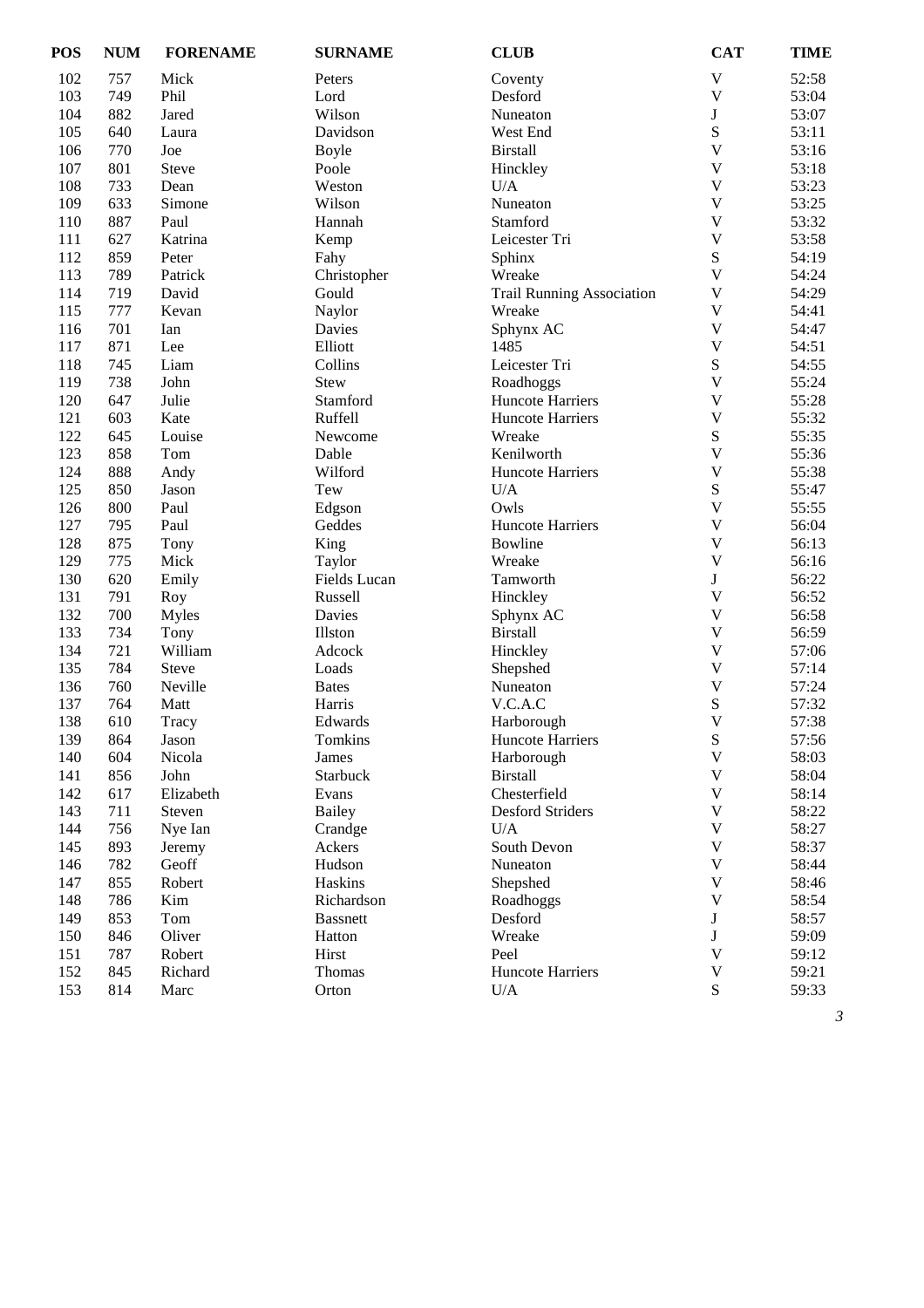| $\mathbf V$<br>154<br>710<br>Owls<br>Ray<br>Draycott<br>$\mathbf V$<br>155<br>618<br>Sue<br>Gardener<br>Huncote Harriers<br>793<br>$\mathbf V$<br>156<br>John<br>Power<br>Hinckley<br>${\bf S}$<br>157<br>885<br>David<br><b>Burton</b><br>Hinckley<br>$\mathbf V$<br>158<br>862<br>Andy<br>Lauder<br>Hinckley<br>U/A<br>$\mathbf V$<br>159<br>844<br>Hall<br>Tony<br>$\mathbf V$<br>160<br>Harborough<br>773<br>Cooper<br>Tony<br>$\mathbf V$<br>161<br>623<br>Elaine<br>Doran<br>Hinckley<br>$\mathbf V$<br>162<br>829<br>Glenn<br>Causer<br>U/A<br>163<br>U/A<br>$\mathbf V$<br>717<br>Robert<br>Alston<br>${\bf S}$<br>$U/A$<br>165<br>901<br>Matthew<br>Hopkinson<br>S<br>813<br>U/A<br>166<br>Blockley<br>Ross | 59:36<br>59:50<br>60:04<br>60:04<br>60:04<br>60:08<br>60:09<br>60:10<br>60:11<br>60:14<br>61:09<br>61:10<br>61:18<br>61:27<br>61:27<br>61:34<br>61:35<br>61:43 |
|----------------------------------------------------------------------------------------------------------------------------------------------------------------------------------------------------------------------------------------------------------------------------------------------------------------------------------------------------------------------------------------------------------------------------------------------------------------------------------------------------------------------------------------------------------------------------------------------------------------------------------------------------------------------------------------------------------------------|----------------------------------------------------------------------------------------------------------------------------------------------------------------|
|                                                                                                                                                                                                                                                                                                                                                                                                                                                                                                                                                                                                                                                                                                                      |                                                                                                                                                                |
|                                                                                                                                                                                                                                                                                                                                                                                                                                                                                                                                                                                                                                                                                                                      |                                                                                                                                                                |
|                                                                                                                                                                                                                                                                                                                                                                                                                                                                                                                                                                                                                                                                                                                      |                                                                                                                                                                |
|                                                                                                                                                                                                                                                                                                                                                                                                                                                                                                                                                                                                                                                                                                                      |                                                                                                                                                                |
|                                                                                                                                                                                                                                                                                                                                                                                                                                                                                                                                                                                                                                                                                                                      |                                                                                                                                                                |
|                                                                                                                                                                                                                                                                                                                                                                                                                                                                                                                                                                                                                                                                                                                      |                                                                                                                                                                |
|                                                                                                                                                                                                                                                                                                                                                                                                                                                                                                                                                                                                                                                                                                                      |                                                                                                                                                                |
|                                                                                                                                                                                                                                                                                                                                                                                                                                                                                                                                                                                                                                                                                                                      |                                                                                                                                                                |
|                                                                                                                                                                                                                                                                                                                                                                                                                                                                                                                                                                                                                                                                                                                      |                                                                                                                                                                |
|                                                                                                                                                                                                                                                                                                                                                                                                                                                                                                                                                                                                                                                                                                                      |                                                                                                                                                                |
|                                                                                                                                                                                                                                                                                                                                                                                                                                                                                                                                                                                                                                                                                                                      |                                                                                                                                                                |
|                                                                                                                                                                                                                                                                                                                                                                                                                                                                                                                                                                                                                                                                                                                      |                                                                                                                                                                |
| $\mathbf S$<br>U/A<br>167<br>727<br>Leigh<br>Maidment                                                                                                                                                                                                                                                                                                                                                                                                                                                                                                                                                                                                                                                                |                                                                                                                                                                |
| $\mathbf V$<br>739<br>U/A<br>168<br>Wayne<br>Millington                                                                                                                                                                                                                                                                                                                                                                                                                                                                                                                                                                                                                                                              |                                                                                                                                                                |
| 892<br>Owls<br>$\mathbf V$<br>169<br>Richard<br>Pearson                                                                                                                                                                                                                                                                                                                                                                                                                                                                                                                                                                                                                                                              |                                                                                                                                                                |
| $\mathbf V$<br>170<br>811<br>Mayoh-Smith<br><b>Birstall</b><br><b>Steve</b>                                                                                                                                                                                                                                                                                                                                                                                                                                                                                                                                                                                                                                          |                                                                                                                                                                |
| ${\bf S}$<br>171<br>612<br>U/A<br>Trudy<br>Sharpe                                                                                                                                                                                                                                                                                                                                                                                                                                                                                                                                                                                                                                                                    |                                                                                                                                                                |
| $\mathbf V$<br>172<br>650<br>Owen<br><b>Huncote Harriers</b><br>Bernie                                                                                                                                                                                                                                                                                                                                                                                                                                                                                                                                                                                                                                               |                                                                                                                                                                |
| $\mathbf S$<br>173<br>Jenkins<br>1485<br>873<br>Neil                                                                                                                                                                                                                                                                                                                                                                                                                                                                                                                                                                                                                                                                 | 62:01                                                                                                                                                          |
| $\mathbf V$<br>174<br>909<br>John<br>O'Sullivan<br>Huncote Harriers                                                                                                                                                                                                                                                                                                                                                                                                                                                                                                                                                                                                                                                  | 62:03                                                                                                                                                          |
| ${\bf S}$<br>175<br>613<br>Thore<br>Wreake<br>Jenny                                                                                                                                                                                                                                                                                                                                                                                                                                                                                                                                                                                                                                                                  | 62:05                                                                                                                                                          |
| $\mathbf S$<br>176<br>614<br>Wreake<br>Jane<br>Hayes                                                                                                                                                                                                                                                                                                                                                                                                                                                                                                                                                                                                                                                                 | 62:06                                                                                                                                                          |
| 177<br>732<br>$\mathbf V$<br>Paul<br>Glaister<br>Coritanians                                                                                                                                                                                                                                                                                                                                                                                                                                                                                                                                                                                                                                                         | 62:23                                                                                                                                                          |
| $\overline{\mathsf{V}}$<br>178<br>748<br>U/A<br>Field-Lucas<br>Ian                                                                                                                                                                                                                                                                                                                                                                                                                                                                                                                                                                                                                                                   | 62:36                                                                                                                                                          |
| 179<br>$\mathbf V$<br>643<br>Huncote Harriers<br>Bev<br>Parry                                                                                                                                                                                                                                                                                                                                                                                                                                                                                                                                                                                                                                                        | 62:38                                                                                                                                                          |
| 180<br>$\mathbf V$<br>644<br>Julie<br>Palmers<br>Owls                                                                                                                                                                                                                                                                                                                                                                                                                                                                                                                                                                                                                                                                | 62:57                                                                                                                                                          |
| 182<br>$\mathbf V$<br>726<br>John<br>Milankov<br>U/A                                                                                                                                                                                                                                                                                                                                                                                                                                                                                                                                                                                                                                                                 | 63:06                                                                                                                                                          |
| 183<br>884<br>U/A<br>$\mathbf V$<br>Martin<br>Wynne                                                                                                                                                                                                                                                                                                                                                                                                                                                                                                                                                                                                                                                                  | 63:16                                                                                                                                                          |
| $\mathbf V$<br>184<br>765<br>Hill<br>Desford<br>Malcolm                                                                                                                                                                                                                                                                                                                                                                                                                                                                                                                                                                                                                                                              | 63:29                                                                                                                                                          |
| $\mathbf V$<br>185<br>Owls<br>609<br>Tania<br><b>Brandon</b>                                                                                                                                                                                                                                                                                                                                                                                                                                                                                                                                                                                                                                                         | 63:40                                                                                                                                                          |
| ${\bf S}$<br>186<br>632<br>Walliney<br>U/A<br>Karen                                                                                                                                                                                                                                                                                                                                                                                                                                                                                                                                                                                                                                                                  | 63:45                                                                                                                                                          |
| $\mathbf S$<br>187<br><b>Bird</b><br>$U/A$<br>631<br>Haley                                                                                                                                                                                                                                                                                                                                                                                                                                                                                                                                                                                                                                                           | 63:50                                                                                                                                                          |
| $\mathbf V$<br>188<br>615<br>Robertson<br>Anne<br>Hinckley                                                                                                                                                                                                                                                                                                                                                                                                                                                                                                                                                                                                                                                           | 63:54                                                                                                                                                          |
| ${\bf S}$<br>189<br>626<br>Debbie<br>Moore<br>Hinckley                                                                                                                                                                                                                                                                                                                                                                                                                                                                                                                                                                                                                                                               | 64:08                                                                                                                                                          |
| ${\bf S}$<br>190<br>754<br>Friedl<br>U/A<br>Stephen                                                                                                                                                                                                                                                                                                                                                                                                                                                                                                                                                                                                                                                                  | 64:45                                                                                                                                                          |
| U/A<br>$\mathbf V$<br>191<br>830<br>Geoffrey<br><b>Burbage</b>                                                                                                                                                                                                                                                                                                                                                                                                                                                                                                                                                                                                                                                       | 65:01                                                                                                                                                          |
| S<br>192<br>908<br>U/A<br>Sam<br>Bee                                                                                                                                                                                                                                                                                                                                                                                                                                                                                                                                                                                                                                                                                 | 65:23                                                                                                                                                          |
| ${\bf S}$<br>193<br>907<br>Glen<br>Litchfield<br>U/A                                                                                                                                                                                                                                                                                                                                                                                                                                                                                                                                                                                                                                                                 | 65:25                                                                                                                                                          |
| ${\bf S}$<br>774<br>194<br>Mills<br>Harborough<br>Ian                                                                                                                                                                                                                                                                                                                                                                                                                                                                                                                                                                                                                                                                | 65:38                                                                                                                                                          |
| ${\bf S}$<br>195<br>821<br>Hall<br>U/A<br>Andrew                                                                                                                                                                                                                                                                                                                                                                                                                                                                                                                                                                                                                                                                     | 65:41                                                                                                                                                          |
| $\mathbf V$<br>196<br>638<br>U/A<br>Pat<br>Poulton                                                                                                                                                                                                                                                                                                                                                                                                                                                                                                                                                                                                                                                                   | 65:48                                                                                                                                                          |
| $\mathbf V$<br>197<br>602<br>Louise<br>Oliver<br>Hinckley                                                                                                                                                                                                                                                                                                                                                                                                                                                                                                                                                                                                                                                            | 66:00                                                                                                                                                          |
| $\mathbf V$<br>198<br>905<br>Chris<br><b>Bissett</b><br>$U/A$                                                                                                                                                                                                                                                                                                                                                                                                                                                                                                                                                                                                                                                        | 66:19                                                                                                                                                          |
| ${\bf S}$<br>199<br>904<br>Raymond<br>Harris<br>U/A                                                                                                                                                                                                                                                                                                                                                                                                                                                                                                                                                                                                                                                                  | 66:19                                                                                                                                                          |
| $\mathbf V$<br>825<br>$\mathbf{U}/\mathbf{A}$<br>200<br>Michael<br>Woodhouse                                                                                                                                                                                                                                                                                                                                                                                                                                                                                                                                                                                                                                         | 66:19                                                                                                                                                          |
| $\mathbf V$<br>201<br>822<br>Elliott<br>U/A<br>Ian                                                                                                                                                                                                                                                                                                                                                                                                                                                                                                                                                                                                                                                                   | 66:30                                                                                                                                                          |
| $\ensuremath{\mathbf{V}}$<br>815<br>202<br>Jim<br>Huncote Harriers<br><b>Bates</b>                                                                                                                                                                                                                                                                                                                                                                                                                                                                                                                                                                                                                                   | 66:59                                                                                                                                                          |
| $\mathbf V$<br>203<br>605<br>Sam<br>Winters<br>Owls                                                                                                                                                                                                                                                                                                                                                                                                                                                                                                                                                                                                                                                                  | 66:59                                                                                                                                                          |
| $\mathbf S$<br>204<br>642<br>Kate<br>Dews<br>Leicester Tri                                                                                                                                                                                                                                                                                                                                                                                                                                                                                                                                                                                                                                                           | 66:59                                                                                                                                                          |
| ${\bf S}$<br>205<br>753<br>Andy<br>Haggerwood<br>Leicester Tri                                                                                                                                                                                                                                                                                                                                                                                                                                                                                                                                                                                                                                                       | 66:59                                                                                                                                                          |
| $\mathbf V$<br>206<br>816<br>Leicester Tri<br>Ryan<br><b>Burrows</b>                                                                                                                                                                                                                                                                                                                                                                                                                                                                                                                                                                                                                                                 | 66:59                                                                                                                                                          |
| $\mathbf S$<br>207<br>619<br>Leicester Tri Runner<br>Jeanette<br>Foster                                                                                                                                                                                                                                                                                                                                                                                                                                                                                                                                                                                                                                              | 66:59                                                                                                                                                          |